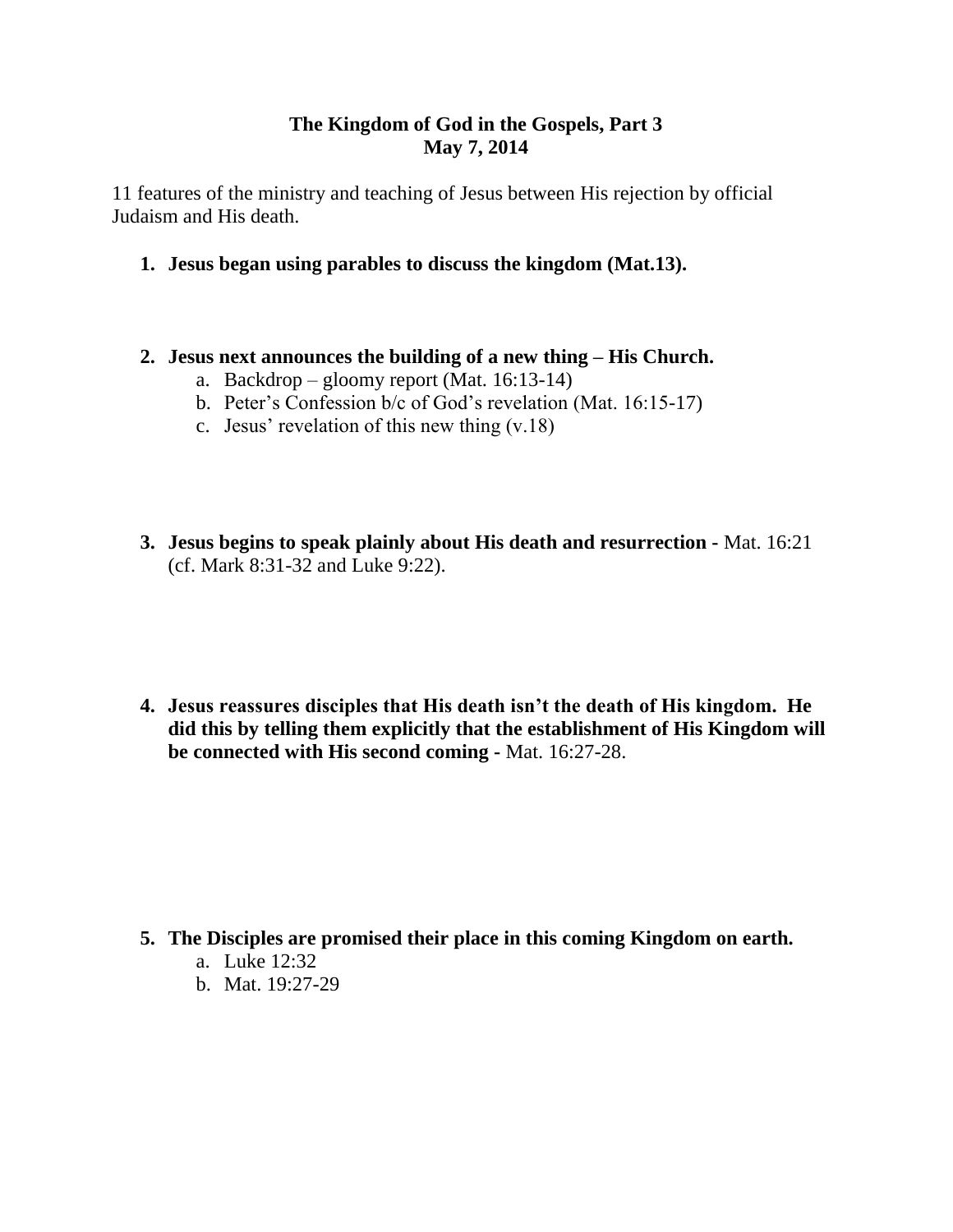**6. Continuing to use parables, Jesus corrects the current expectation that the kingdom would come immediately. First rejection, then delay, then a future arrival – SEE Luke 19:11-28**

**7. Although rejection and death now certain from a human, historical standpoint, Jesus nevertheless proceeds to Jerusalem and offers Himself as Messiah/King in perfect fulfillment of OT prophecy.** 

# **How do we understand that this is a real offer and yet the Cross had to happen as well?**

"Without His death on the cross, He could indeed have set up a kingdom, but thus He would abide "alone", the solitary man in the glory of an eternal kingdom. But if He dies, there can be "much fruit" (JN 12:24). He will bring "many sons to glory" (Heb. 2:10). And thus, at His first coming, a decision was laid upon man whether or not he then would have a kingdom of righteousness established on earth. Surely, the weeping of the King underscores the reality of man's responsibility. If His rejection was determined of God in the sense of irresistible divine causation, if there was no genuine alternative left to Israel, then His tears have no meaning. But His lament shows that, looking at the matter from the standpoint of human responsibility, there was an alternative. The nation should have accepted her King. The historic fact that Israel did not receive Him, however, subtracts nothing from the reality of the offer and the divinely imposed obligation."

**8. After the T/E, He speaks a new series of parables about the Kingdom and then after a final conflict with the rulers, He utters His last lament and judgment over the city of Jerusalem.**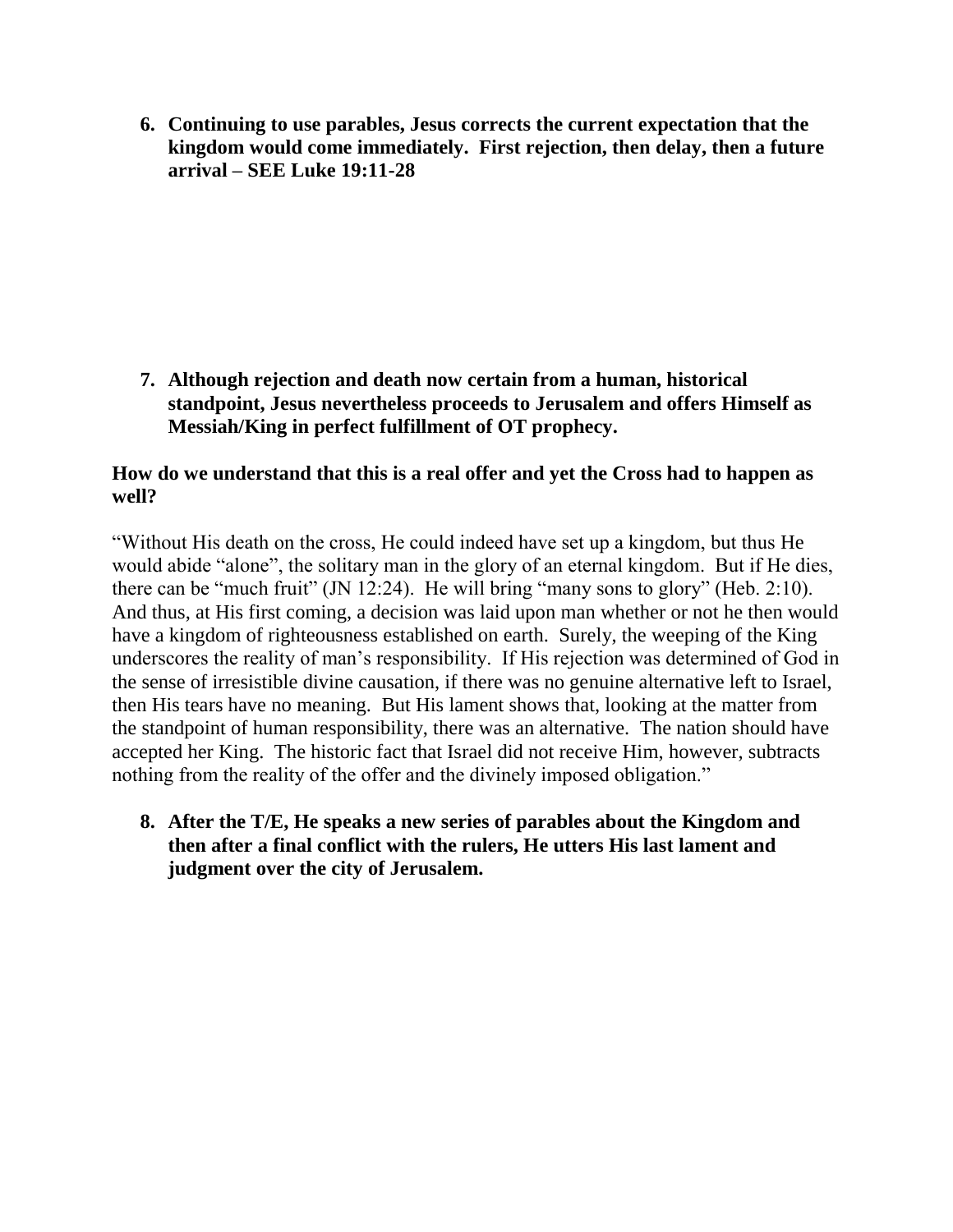## **9. Christ gives the Olivet Discourse, the full prophetic program for the end times.**

- a. He reveals a parenthesis of time.
- b. He reveals events that happen before the beginning of the end.
- c. From A.D. 70 to the end, Jerusalem will continue under the Gentile heel until the end of Gentile world supremacy.
- d. Gentile supremacy can only end with the restoration of the Kingdom to Israel at the second coming of Christ. At that time this present age will be consummated and the Kingdom will begin.

## **10. Jesus last hours spent in intimate and loving fellowship with the 11, during which time He prepares them for His absence.**

- a. Final Meal
- b. Final Discourse (JN 14-16)
- c. Final Prayer (JN 17)

# **11.Even facing trials and crucifixion, Jesus continues to assert His regal claims and authority right to the end.**

- a. SEE Mat. 26:64, a ref. to Psalm 110:1 and Daniel 7:13
- b. Jesus and His earthly judges would one day change places.
- c. "My kingdom is not of this world."